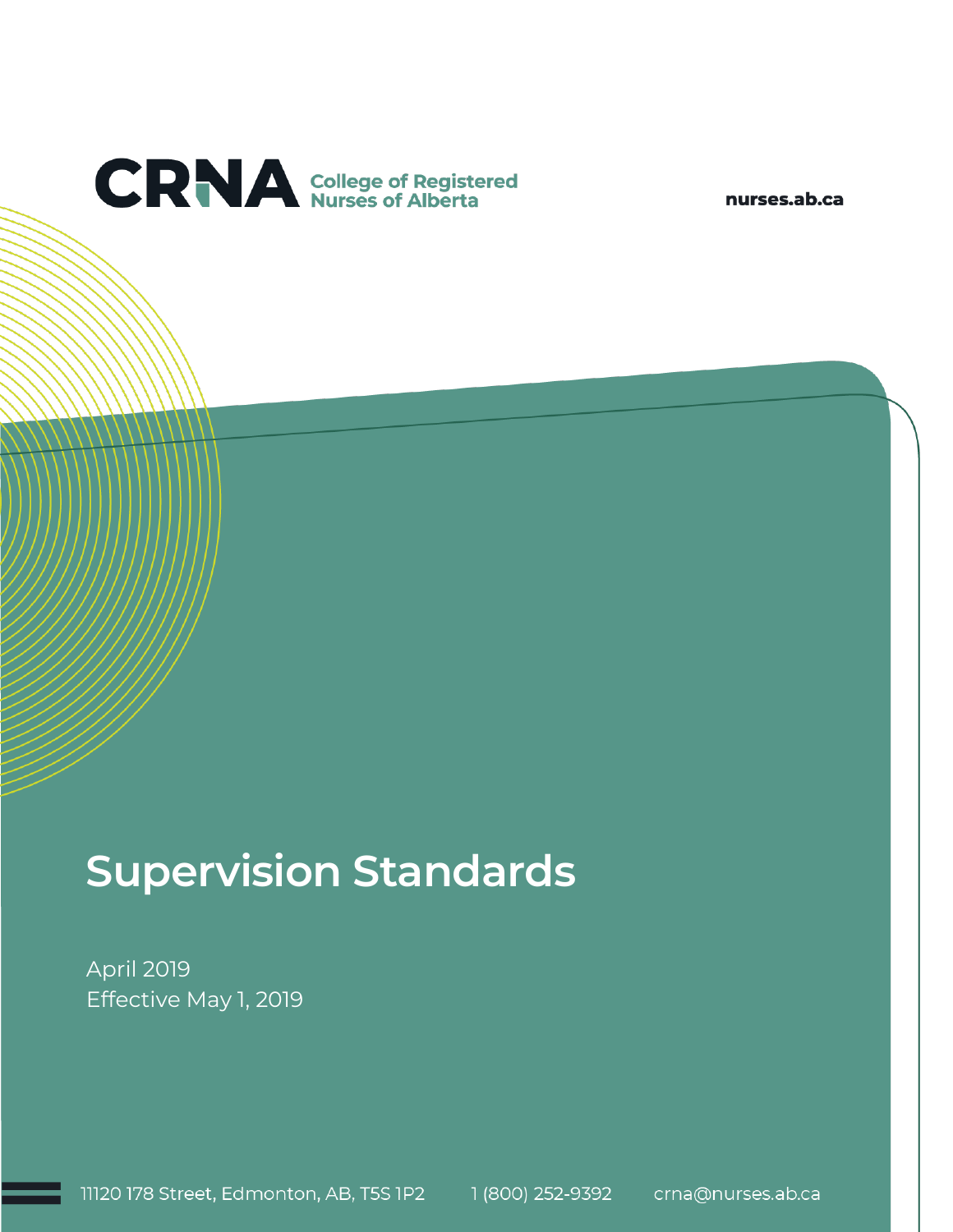

Approved by the College and Association of Registered Nurses of Alberta (CARNA) Council, April 2019, effective on May 1, 2019.

College and Association of Registered Nurses of Alberta (CARNA) is operating as the College of Registered Nurses of Alberta (CRNA).

Use of this document is permitted for the purposes of education, research, private study or reference.

Ensure you are using the current version of this document by visiting our website.

College of Registered Nurses of Alberta 11120 – 178 Street Edmonton, AB T5S 1P2

Phone: 780.451.0043 (in Edmonton) or 1.800.252.9392 (Canada-wide) Fax: 780.452.3276 Email: *[practice@nurses.ab.ca](mailto:practice@nurses.ab.ca)* Website: *[nurses.ab.ca](http://www.nurses.ab.ca/)*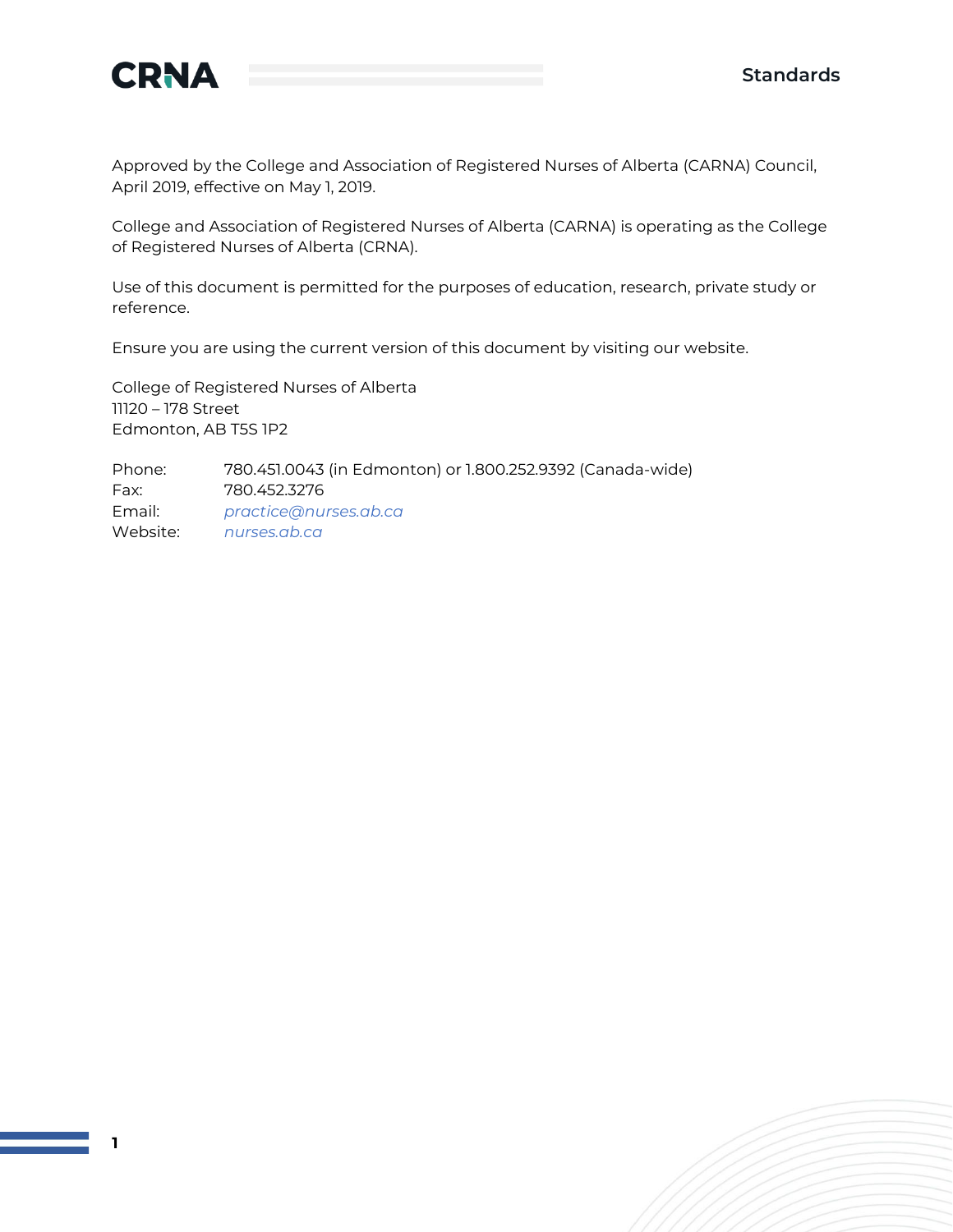

## **Table of Contents**

| STANDARD 2: SUPERVISION OF UNDERGRADUATE NURSING EMPLOYEES 6<br>STANDARD 3: SUPERVISION OF STUDENTS FROM OTHER HEALTH PROFESSIONS |  |
|-----------------------------------------------------------------------------------------------------------------------------------|--|
|                                                                                                                                   |  |
| STANDARD FOR SUPERVISION OF REGULATED MEMBERS ON THE PROVISIONAL REGISTER                                                         |  |
| STANDARD 5: SUPERVISION OF REGULATED MEMBERS ON THE PROVISIONAL REGISTER                                                          |  |
|                                                                                                                                   |  |
|                                                                                                                                   |  |
| APPENDIX A: RESTRICTED ACTIVITIES AUTHORIZED FOR REGULATED MEMBERS  17                                                            |  |
| APPENDIX B: REGULATIONS FOR STUDENTS PERFORMING RESTRICTED ACTIVITIES 20                                                          |  |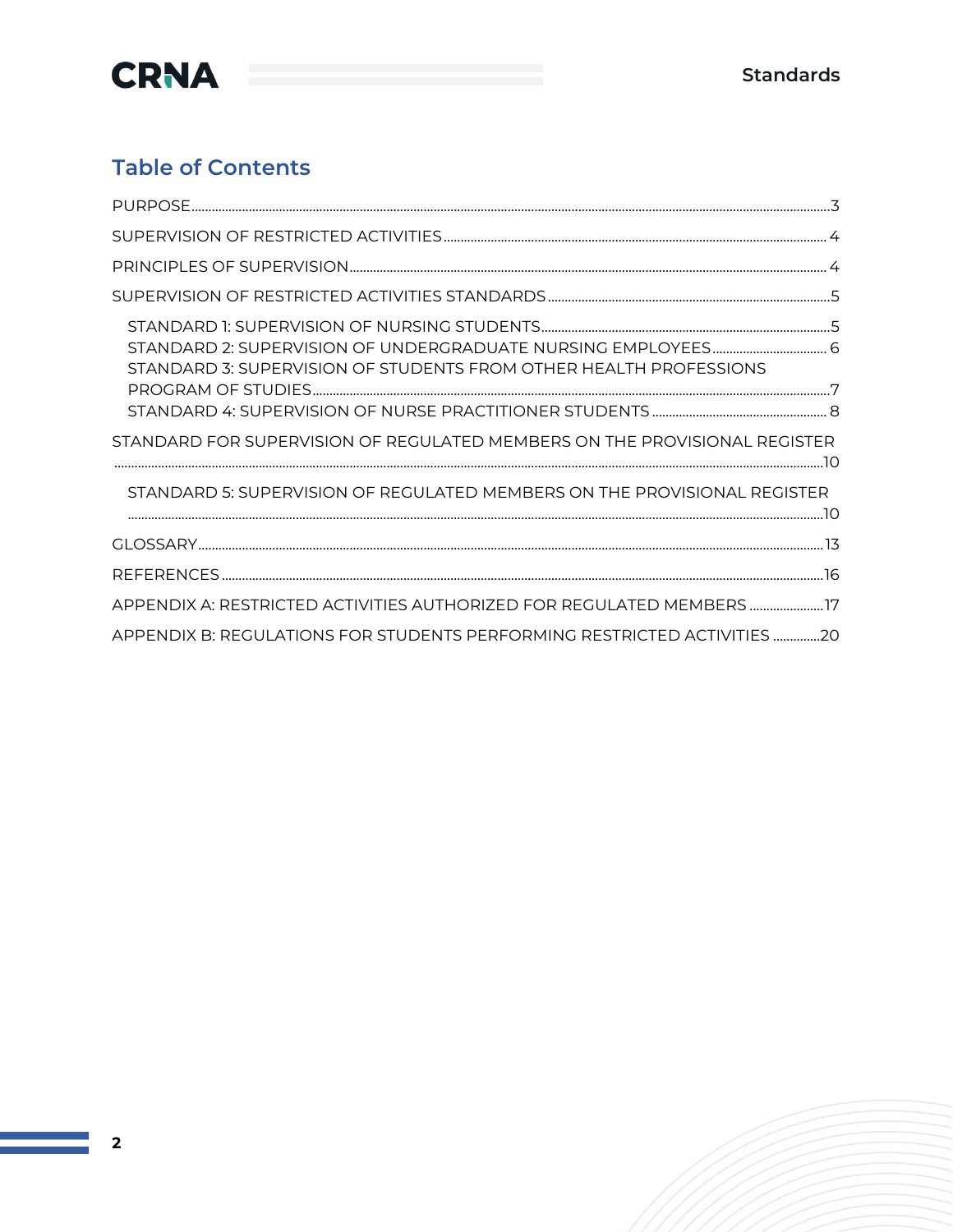# <span id="page-3-0"></span>**Purpose**

The purpose of this document is to outline the **SUPERVISION**<sup>1</sup> expectations for:

- **1.** a **NURSING STUDENT** in an **APPROVED NURSING PROGRAM** leading to initial entry-topractice as a registered nurse (RN);
- **2.** a nursing student employed as an **UNDERGRADUATE NURSING EMPLOYEE** (UNE);
- **3.** students in a health professions program of studies, other than an approved nursing program;
- **4.** a **NURSE PRACTITIONER STUDENT** in an approved nurse practitioner program leading to initial entry-to-practice as a nurse practitioner (NP); and
- **5.** a **REGULATED MEMBER** on the **PROVISIONAL REGISTER**.

The supervision expectations for the five groups listed above are outlined in separate sections within this document, and provide direction for making supervision decisions based on:

- CARNA requirements for **TYPE OF SUPERVISION**;
- **EXP** assessment of potential risks to **CLIENTS**, staff, and students;
- assessment of resources available in the practice setting;
- staffing patterns; and
- the ability to provide adequate oversight.

These standards apply at all times to all regulated members regardless of role or practice setting. The standards are grounded in the foundational *Practice Standards for Regulated Members* (2013) and the *Canadian Nurses Association Code of Ethics* (2017). The directions, concepts, and principles in this document align with the *Restricted Activities Standards* (2019).

These standards inform the requirements by the Nursing Education Program Approval Committee (NEPAC). NEPAC has additional requirements for approving both RN and NP entry-to-practice programs that include appropriate:

- professional qualifications for teaching students; and
- student-to-supervisor ratio.

<sup>1</sup> Words or phrases in **BOLD CAPITALS** upon first mention are defined in the glossary.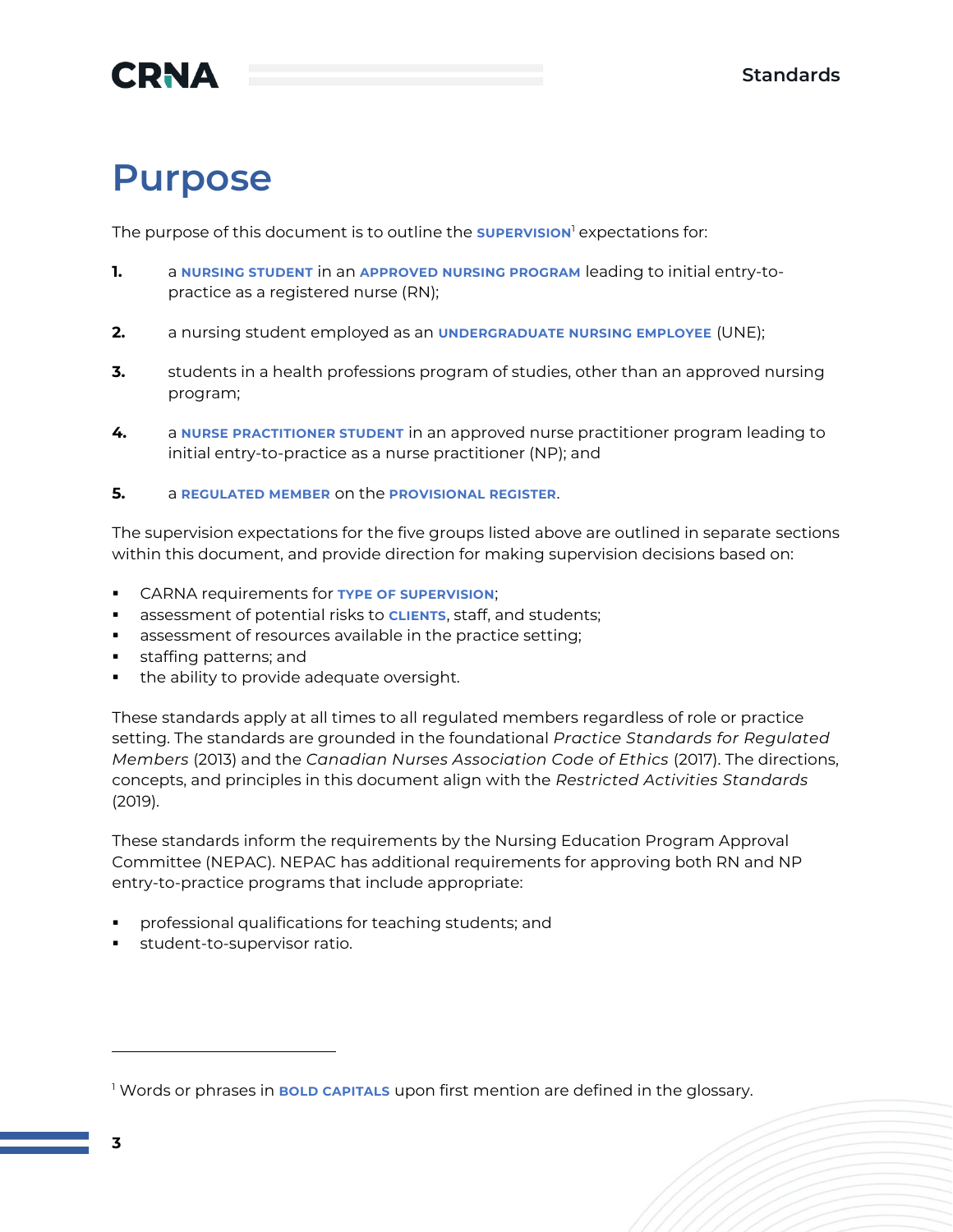# <span id="page-4-0"></span>**Supervision of Restricted Activities**

The *Health Professions Act* (HPA, 2000) provides authority to the regulatory college to make a regulation that authorizes those restricted activities in Schedule 7.1 of the *Government Organization Act* (2000) that its regulated members may perform and any conditions or supervisory requirements. Restricted activities are high risk activities performed as part of providing a health service and require specific **COMPETENCIES** to be carried out safely by authorized persons. The *Registered Nurses Profession Regulation* (2005) authorizes the restricted activities regulated members may provide. The expectation for members performing a restricted activity, are outlined in the *Restricted Activities Standards* (CARNA, 2019). The restricted activities that regulated members are authorized to perform, are listed in Appendix A.

Nursing students and UNEs are not regulated members of CARNA. However, students and UNEs are permitted to perform the restricted activities set out in section 15(1) under the supervision of a regulated member who is authorized to perform those restricted activities and has consented to supervise the restricted activities. Supervision of students is outlined in section 17 and 17.1 of the *Registered Nurses Profession Regulation* (2005) (Appendix B).

**GRADUATE NURSES** (GN) and **GRADUATE NURSE PRACTITIONERS** (GNP) are regulated members on the provisional register. The restricted activities that GNs and GNPs are authorized to perform are identified in section 15 of the *Registered Nurses Profession Regulation* (Appendix A). Regulated members on the provisional register must be supervised in accordance with the condition specified by the Registrar or Registration Committee.

Nurse practitioner students participating in a clinical practicum in Alberta are required to have current RN registration on the registered nurse register or the courtesy register.

# <span id="page-4-1"></span>**Principles of Supervision**

- **1.** The focus of supervision is the provision of safe, competent, and ethical care to clients.
- **2.** Assessment of client needs and safety risks are the priority considerations for supervision decisions and requirements.
- **3.** Effective communication between members of the health-care team is required for appropriate supervision and safe client care.
- **4.** Appropriate supervision assists in the consolidation of knowledge and skill in practice.
- **5.** A QUALITY PRACTICE ENVIRONMENT supports and facilitates supervision and safe client care.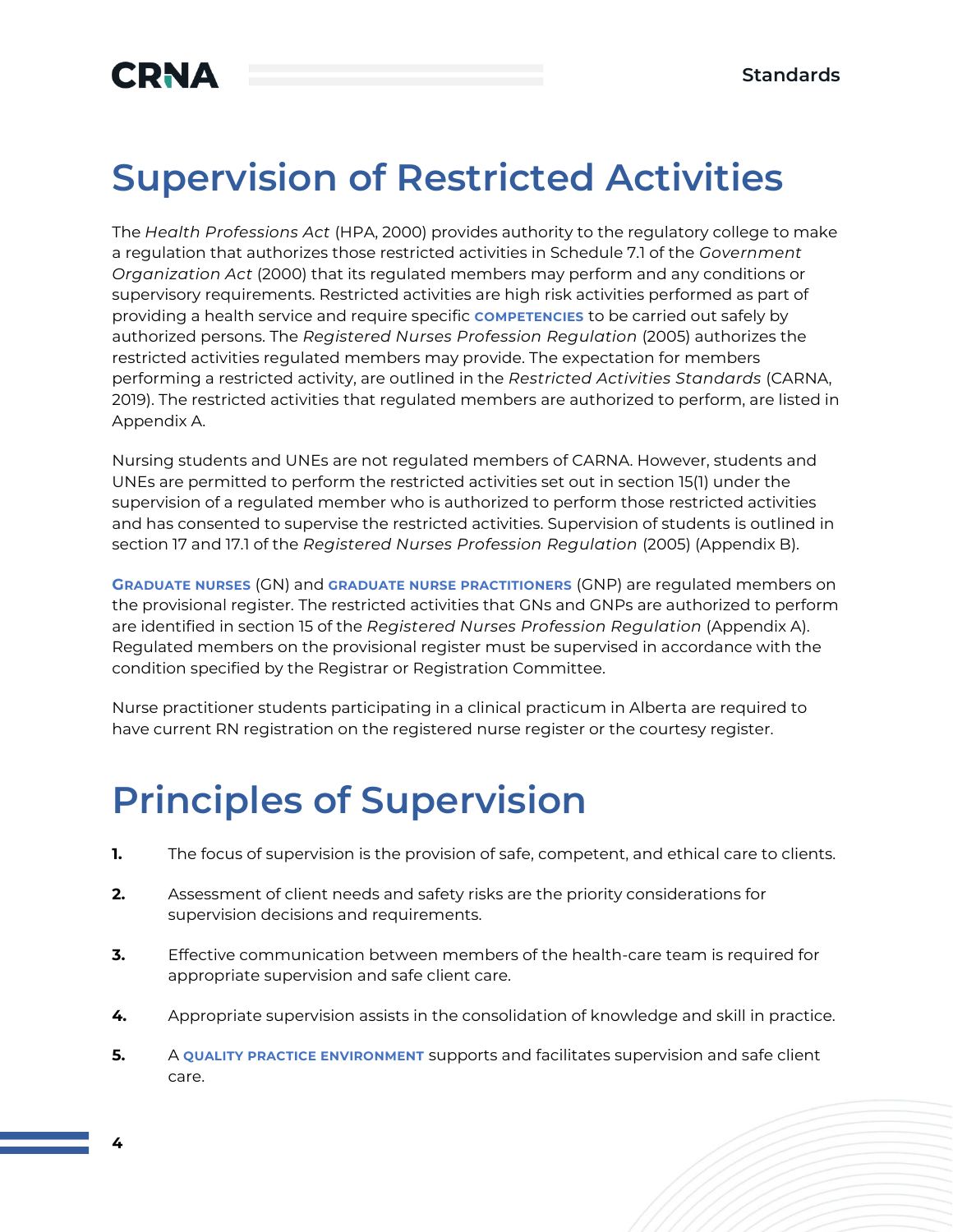

- **6.** Supervision is supported by:
	- **a.** clear role and job descriptions;
	- **b.** identification of the learning or performance expectations and objectives for the individual or health-care provider;
	- **c.** comprehensive orientation and mentoring by staff; and
	- **d.** ready access to resources, policies and procedures.
- **7.** Supervision facilitates continuity of care.
- **8.** Direction and guidance is provided as required to the individual being supervised by answering questions, **CONSULTATION**, oversight and constructive feedback.

# <span id="page-5-0"></span>**Supervision of Restricted Activities Standards**

These standards state the expectations when regulated members provide supervision of restricted activities. The **CRITERIA** illustrate how the standard must be met, and all criteria must be met in order to achieve the standard. The criteria are not written in order of importance.

## <span id="page-5-1"></span>**Standard 1: Supervision of Nursing Students**

A regulated member can only supervise a nursing student performing a restricted activity when the regulated member is authorized to perform the restricted activity and consents to supervising the nursing student performing that restricted activity.

This standard and criteria also applies to those applicants for registration who are required by the Registrar or Registration Committee to take a course that includes a clinical component. Section 17.1 of the *Registered Nurses Profession Regulation* (2005) authorizes them to perform restricted activities when in the clinical component of the course.

## **Criteria**

### **The regulated member must**

**1.1** only supervise the restricted activities they are authorized to perform;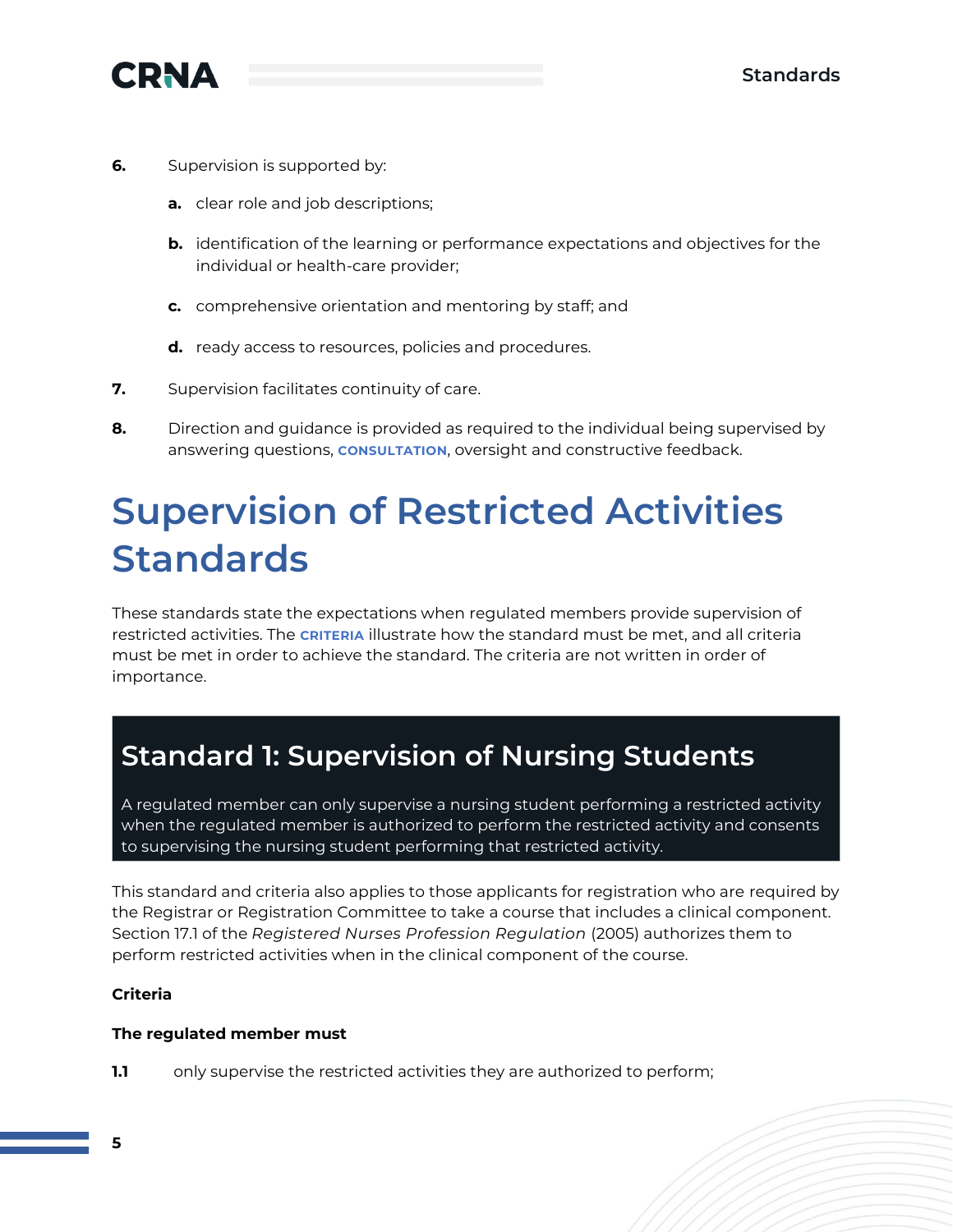

- **1.2** only supervise restricted activities they are competent to perform;
- **1.3** provide the type of supervision required;
- **1.4** comply with organizational policy and only supervise a restricted activity that is appropriate to the practice setting;
- **1.5** collaborate with the faculty member related to the student performing a restricted activity; and
- **1.6** address and manage any competence issues of the nursing student in the performance of the restricted activity.

#### **The regulated member who is a nursing faculty member must**

- **1.7** decide the type of supervision required in collaboration with the regulated member providing supervision at the point of care, based on the:
	- **a.** assessment of client health-care needs,
	- **b.** current competencies of the nursing student,
	- **c.** nursing care required,
	- **d.** course requirements,
	- **e.** restricted activity to be performed,
	- **f.** practice setting, and
	- **g.** level of risk in the student performing the restricted activity.

## <span id="page-6-0"></span>**Standard 2: Supervision of Undergraduate Nursing Employees**

A regulated member can only supervise a UNE performing a restricted activity when the regulated member is authorized to perform the restricted activity and consents to supervising the UNE performing that restricted activity.

### **Criteria**

#### **The regulated member must**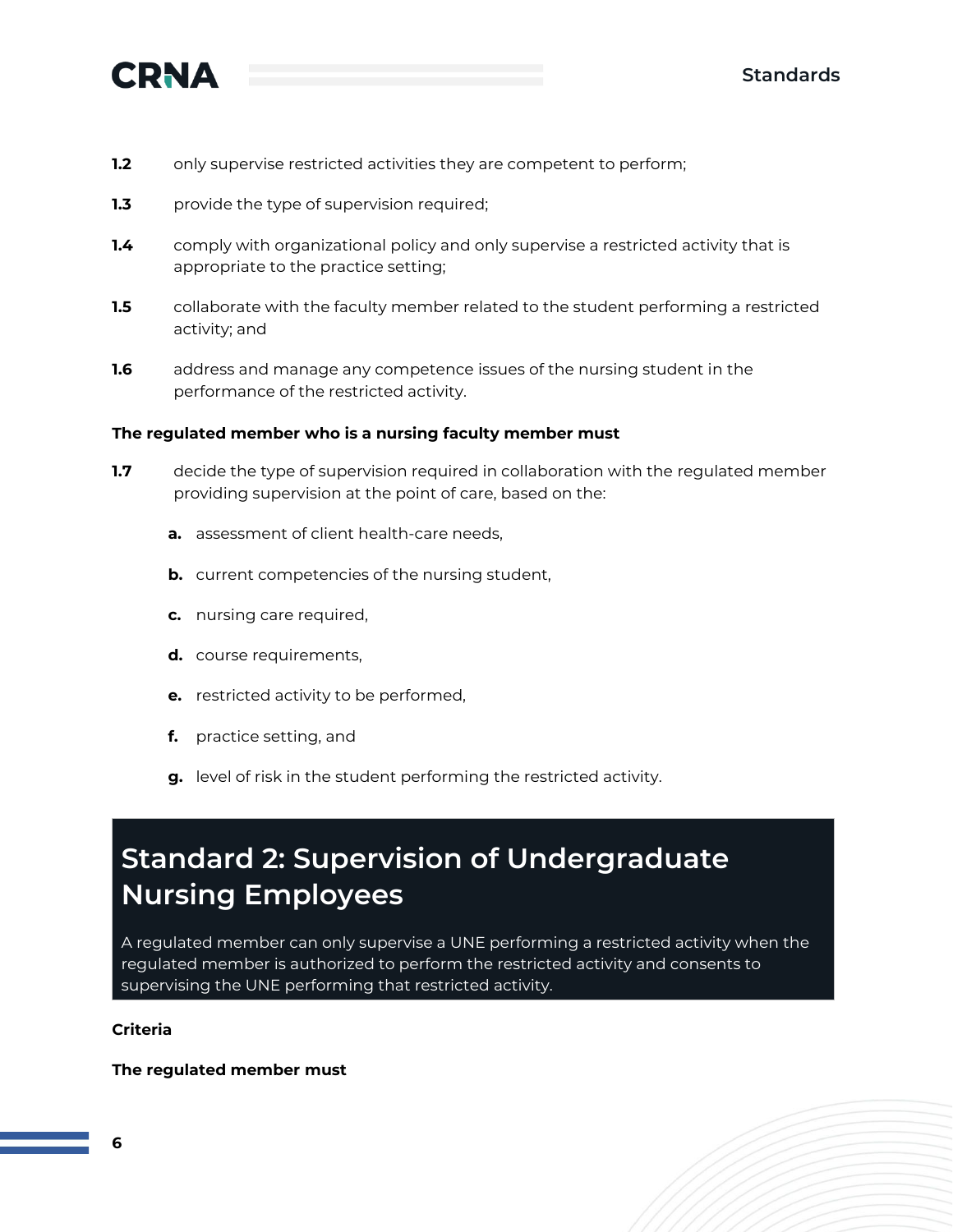

- **2.1** only supervise the restricted activities they are authorized to perform;
- **2.2** only supervise restricted activities they are competent to perform;
- **2.3** provide direct or indirect supervision in all practice settings, including the community;
- **2.4** only supervise a UNE in the performance of a restricted activity:
	- **a.** that is outlined in the UNE job description, and
	- **b.** the UNE has attained the competencies for in their approved nursing education program;
- **2.5** use their critical judgement to decide whether direct or indirect supervision is required based on:
	- **a.** assessment of client health-care needs,
	- **b.** current competencies of the UNE,
	- **c.** nursing care required,
	- **d.** restricted activity to be performed,
	- **e.** practice setting, and
	- **f.** level of risk in the UNE performing the restricted activity;
- **2.6** comply with organizational policy and only supervise a restricted activity that is appropriate to the practice setting.

## <span id="page-7-0"></span>**Standard 3: Supervision of Students from Other Health Professions Program of Studies**

A regulated member can only supervise students in a health professions program of studies, other than an approved nursing program, when the regulated member is authorized to perform the restricted activity and consents to supervising the student performing that restricted activity.

### **Criteria**

### **The regulated member must**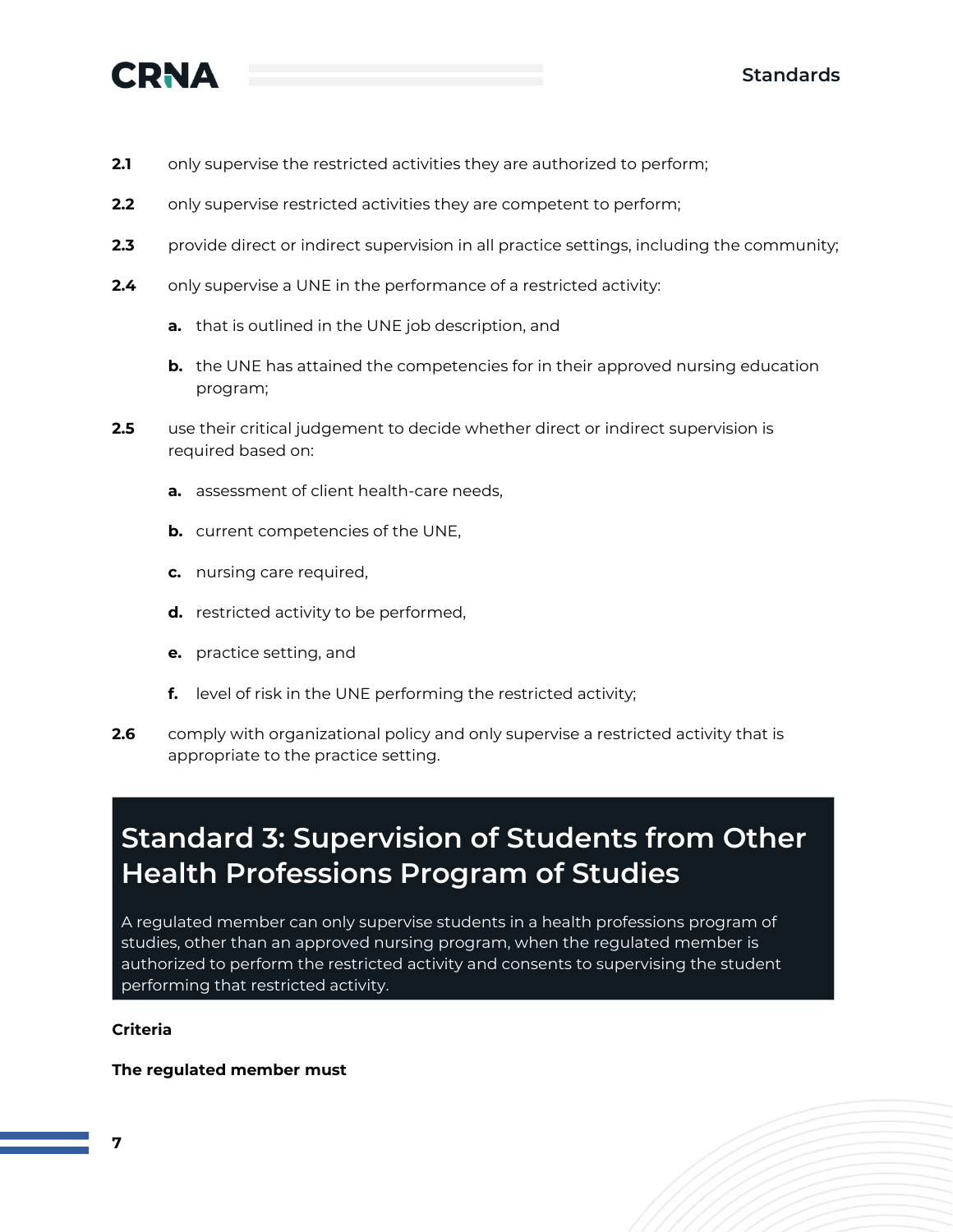

- **3.1** only supervise the restricted activities authorized for both professions;
- **3.2** only supervise restricted activities they are competent to perform;
- **3.3** use their critical judgement to decide the type of supervision required based on the:
	- **a.** assessment of client health-care needs,
	- **b.** current competencies of the student,
	- **c.** care required,
	- **d.** restricted activity to be performed,
	- **e.** practice setting, and
	- **f.** level of risk in the student performing the restricted activity;
- **3.4** comply with organizational policy and only supervise a restricted activity that is appropriate to the practice setting;
- **3.5** collaborate with the faculty member related to the student performing a restricted activity; and
- **3.6** address and manage any competence issues of the student in the performance of the restricted activities.

# <span id="page-8-0"></span>**Standard 4: Supervision of Nurse Practitioner Students**

An NP student can only perform a restricted activity under the supervision of a person who is authorized to perform the restricted activity and who has consented to supervising the NP student performing that restricted activity.

#### **Criteria**

#### **The NP student must:**

- **4.1** be a regulated member on the registered nurse register or the courtesy register;
- **4.2** be currently enrolled in an approved NP education program leading to initial entryto-practice as an NP;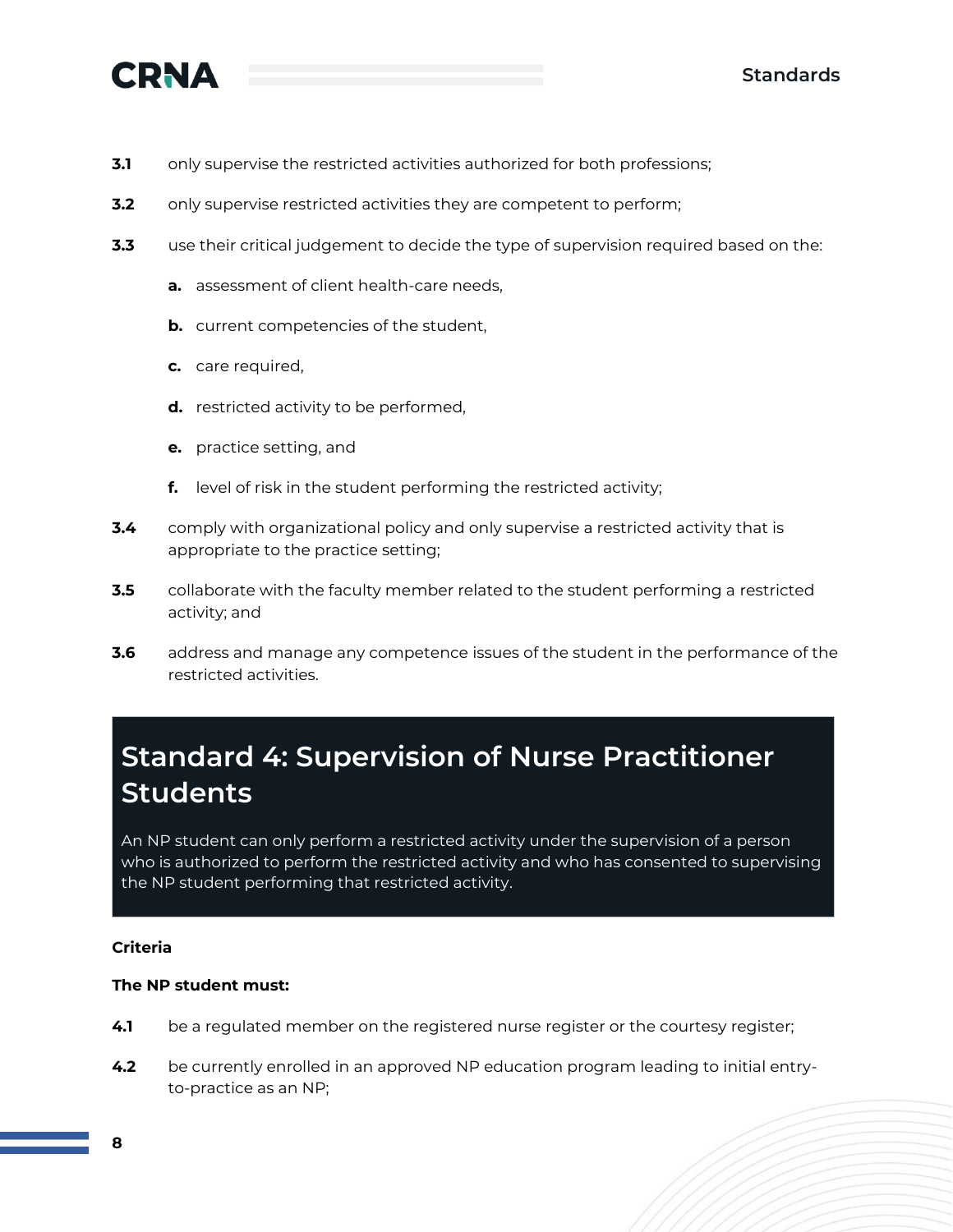

- **4.3** meet any other requirements established by Registration Committee if they are enrolled in an NP education program outside of Canada and are in Alberta for a clinical practice experience;
- **4.4** only perform the restricted activities that NP students are authorized to perform in section 15(1) and 15(5) of the *Registered Nurses Profession Regulation* (Appendix A);
- **4.5** be supervised by an NP or other regulated health-care professional who is authorized to perform the restricted activities that the NP student is performing;
- **4.6** collaborate with the faculty member related to the NP student performing a restricted activity; and
- **4.7** comply with organizational policy and only perform a restricted activity that is appropriate to the practice setting.

### **The regulated member supervising the NP student must**

- **4.8** only supervise the restricted activities they are authorized to perform;
- **4.9** only supervise restricted activities that they are competent to perform;
- **4.10** provide the type of supervision required;
- **4.11** comply with employer policy and only supervise a restricted activity that is appropriate to the practice setting; and
- **4.12** address and manage any competence issues of the NP student in the performance of the restricted activity.

#### **The regulated members who is a faculty member of the NP student must**

- **4.13** decide the type of supervision required in collaboration with the regulated member or other regulated health-care professional providing supervision at the point of care based on the:
	- **a.** assessment of client health-care needs,
	- **b.** current competencies of the NP student,
	- **c.** nursing care required,
	- **d.** course requirements,
	- **e.** restricted activity to be performed,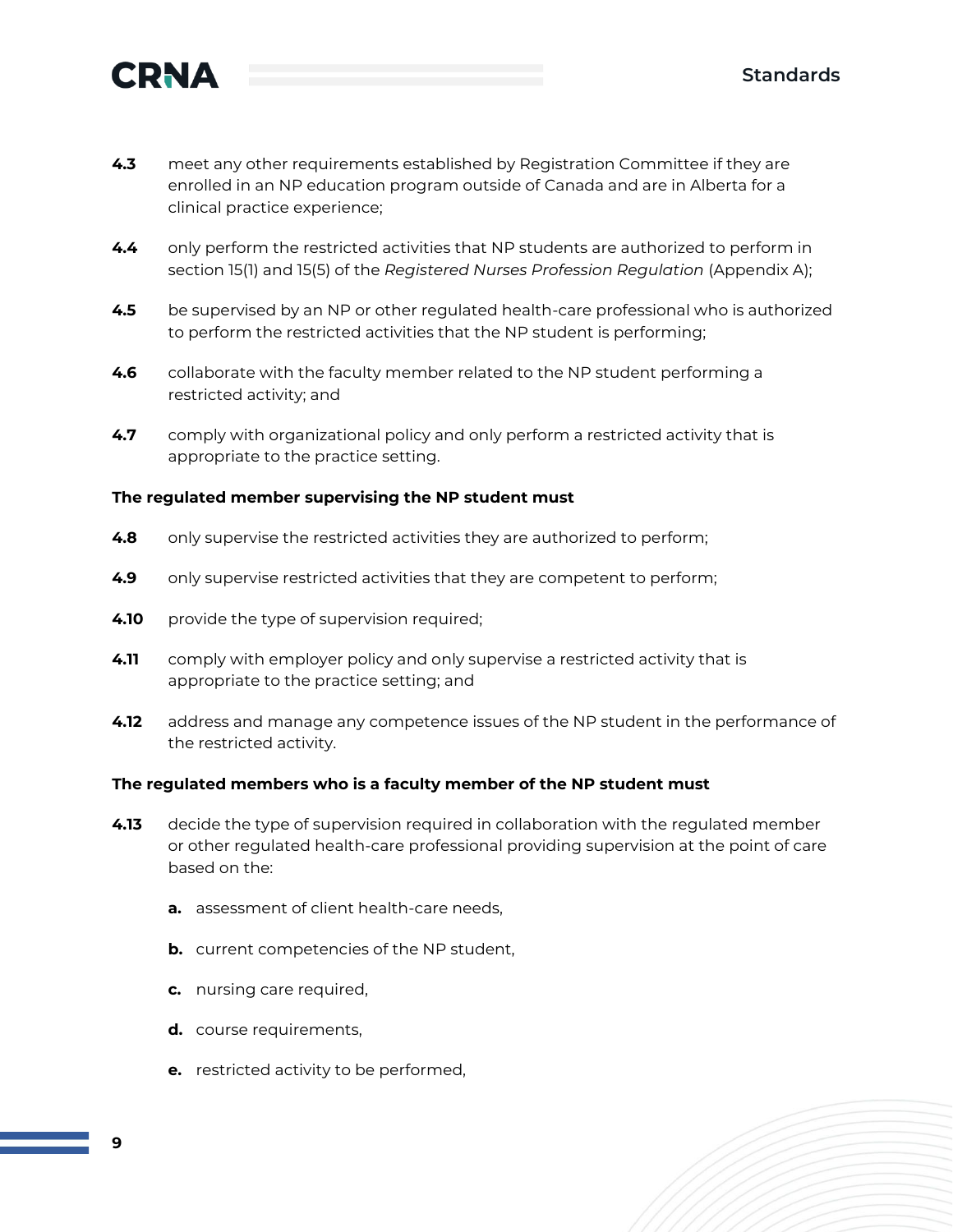

- **f.** practice setting, and
- **g.** level of risk in the NP student performing the restricted activity.

# <span id="page-10-0"></span>**Standard for Supervision of Regulated Members on the Provisional Register**

Individuals on the provisional register are regulated members.

Graduates of an approved nursing or NP nursing education program who have not written or passed the registration exam or who are awaiting the results, and have not met the jurisprudence requirement, may apply to be registered on the provisional register. If the applicant meets requirements, provisional registration is approved by the Registrar and a provisional practice permit is issued. The applicant can then practise nursing and be employed as a GN or a GNP, while they progress toward meeting all the requirements for registration on the registered nurse register or the nurse practitioner register.

Graduates of an approved nursing or NP education program who are eligible for a provisional practice permit may decide to take the registration exam first. Upon passing, and meeting all registration requirements, they may apply for initial RN or NP registration.

Regulated members on the provisional register may be graduates from a recognized program in Canada or internationally educated nurses who met the education requirements.

# <span id="page-10-1"></span>**Standard 5: Supervision of Regulated Members on the Provisional Register**

Regulated members on the provisional register must be supervised in accordance with the conditions on their practice permit.

### **Criteria**

### **The regulated member on the provisional register must**

**5.1** have a current CARNA provisional practice permit;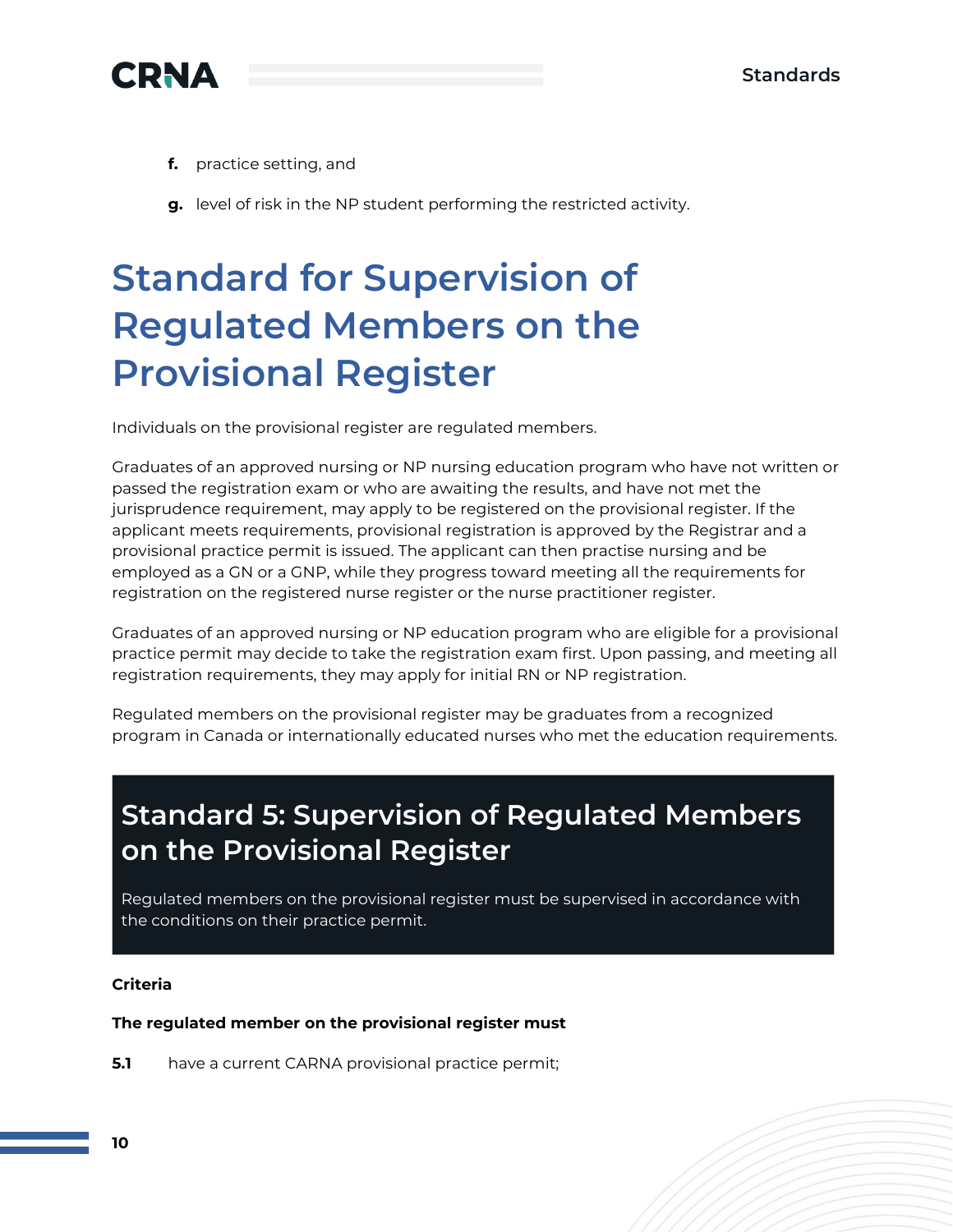

- **5.2** have, at minimum, indirect remote supervision in all practice settings;
- **5.3** be supervised by a regulated member or a person who provides health services and is authorized by a regulation under the HPA to perform that restricted activity;
- **5.4** not supervise students, UNEs, or other regulated or unregulated health-care providers;
- **5.5** acquire the skills and knowledge necessary to provide safe, competent and ethical care, and only perform restricted activities they are authorized and competent to perform;
- **5.6** collaborate with the regulated member supervising them at the point of care to confirm the type of supervision they require, in accordance with the condition on their practice permit. This collaboration should include consideration of the following factors:
	- **a.** assessment of client health-care needs,
	- **b.** their current competencies,
	- **c.** nursing care required,
	- **d.** restricted activity to be performed, and
	- **e.** practice setting level of risk for the regulated member on the provisional register performing the restricted activity; and
- **5.7** comply with organizational policy and only perform a restricted activity that is appropriate to the practice setting.

#### **The regulated member providing supervision must:**

- **5.8** provide, at minimum, indirect remote supervision;
- **5.9** supervise the regulated member on the provisional register in the performance of restricted activities they are competent to perform; and
- **5.10** use their critical judgement to decide if further supervision is required based on the:
	- **a.** assessment of client health-care needs,
	- **b.** their current competencies,
	- **c.** nursing care required,
	- **d.** restricted activity to be performed, and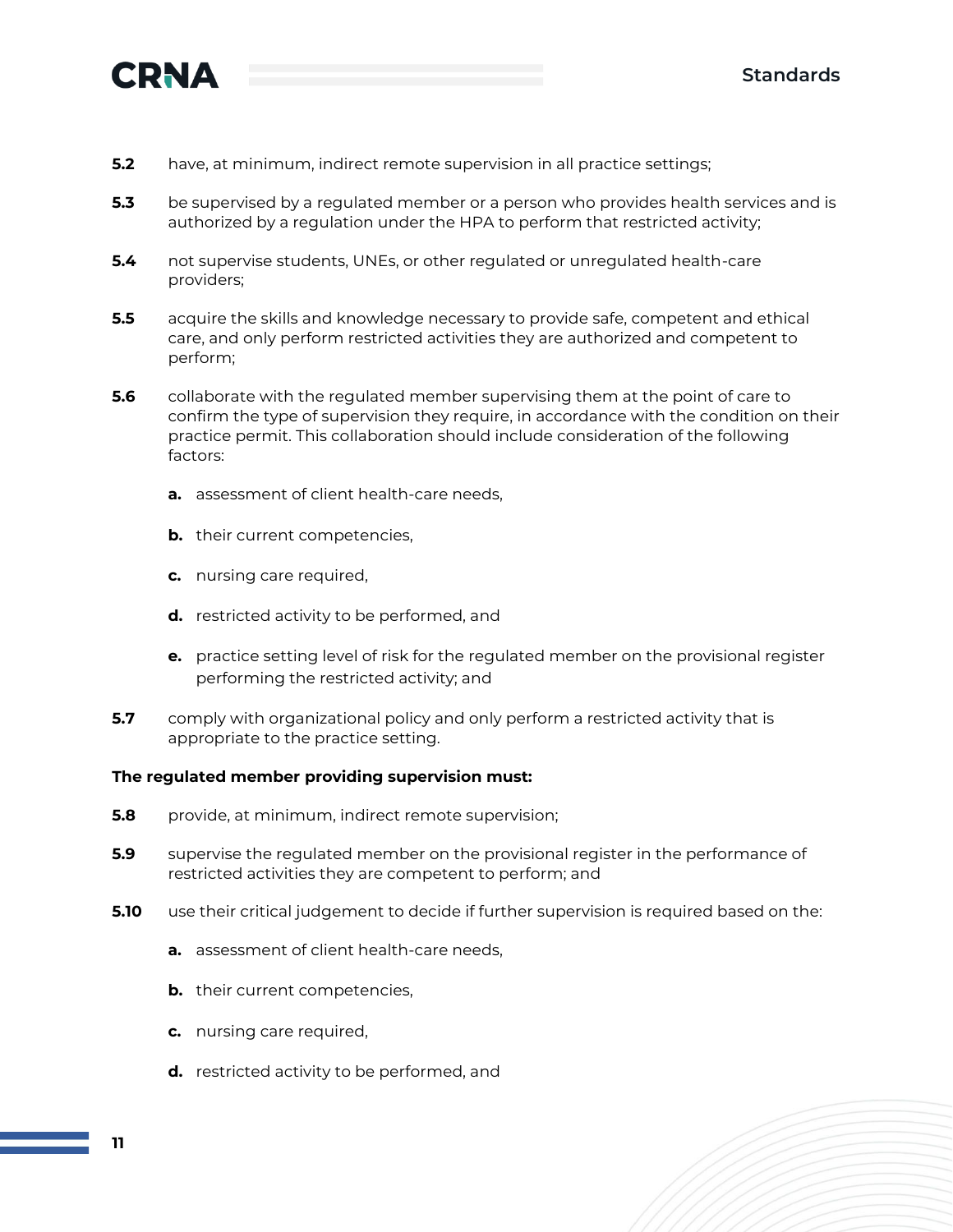

**e.** practice setting level of risk for the regulated member on the provisional register performing the restricted activity.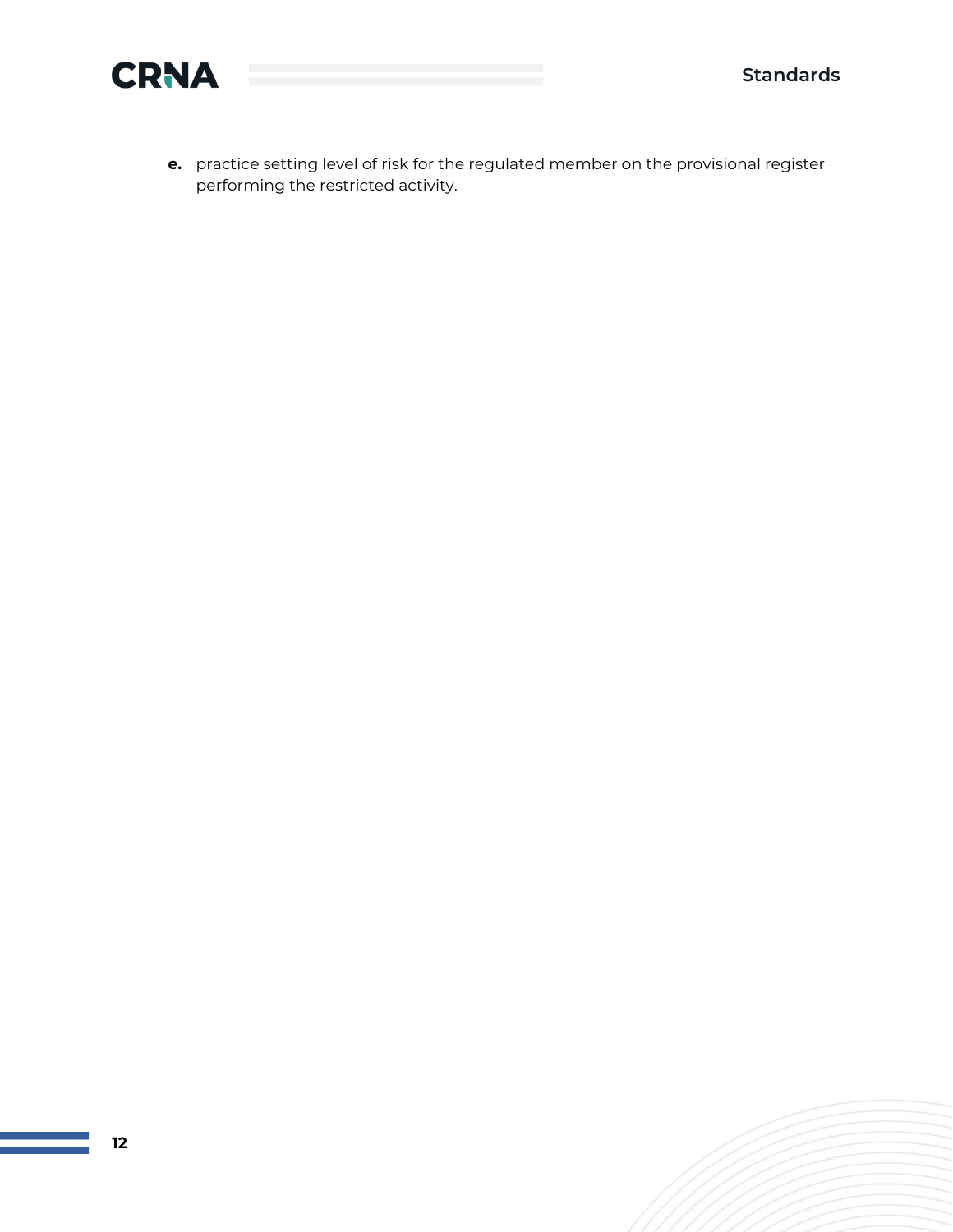# **CRNA**

# <span id="page-13-0"></span>**Glossary**

**APPROVED NURSING PROGRAM** – An Alberta nursing education program approved by the Nursing Education Program Approval Committee in accordance with approved standards and criteria.

**ASSIGNMENT** – The selective designation of specific responsibilities for client care within employer policies, legislative scopes of practice, competencies of the health-care provider, and environmental supports.

**CLIENT** – The term client(s) can refer to patients, residents, families, groups, communities, and population (CARNA, 2013).

**COMPETENCIES** – The integrated knowledge, skills, abilities, and judgment required to practise nursing safely and ethically (CARNA, 2013).

**CONSULTATION** – Conferring with, seeking information, advice, or direction.

**CRITERIA** – Outcomes that must be achieved in order to meet a particular standard; a standard cannot be achieved if each criterion has not been met.

**GRADUATE NURSE** – A regulated member on the provisional register who is in the process of meeting CARNA registered nurse registration requirements.

**GRADUATE NURSE PRACTITIONER** – A regulated member on the provisional register who is in the process of meeting CARNA nurse practitioner registration requirements. These individuals may be graduates from an approved nurse practitioner program leading to initial nurse practitioner registration or internationally educated nurse practitioners.

**HEALTH SERVICE** – A service provided to people to protect, promote or maintain their health; to prevent illness; to diagnose, treat or rehabilitate or to take care of the health needs of the ill, disabled, injured or dying (HPA, 2000).

**MENTORING** – The provision of guidance by a more experienced or more knowledgeable person in a certain area of expertise to a less experienced or less knowledgeable person.

**NURSE PRACTITIONER STUDENT** – A registered nurse who is currently enrolled in an approved nursing program leading to initial entry-to-practice as a nurse practitioner.

**NURSING STUDENT** – A student currently enrolled in an approved nursing program leading to initial entry-to-practice as a registered nurse.

**PROVISIONAL REGISTER** – Regulated member on the provisional register are in the process of meeting registration requirements.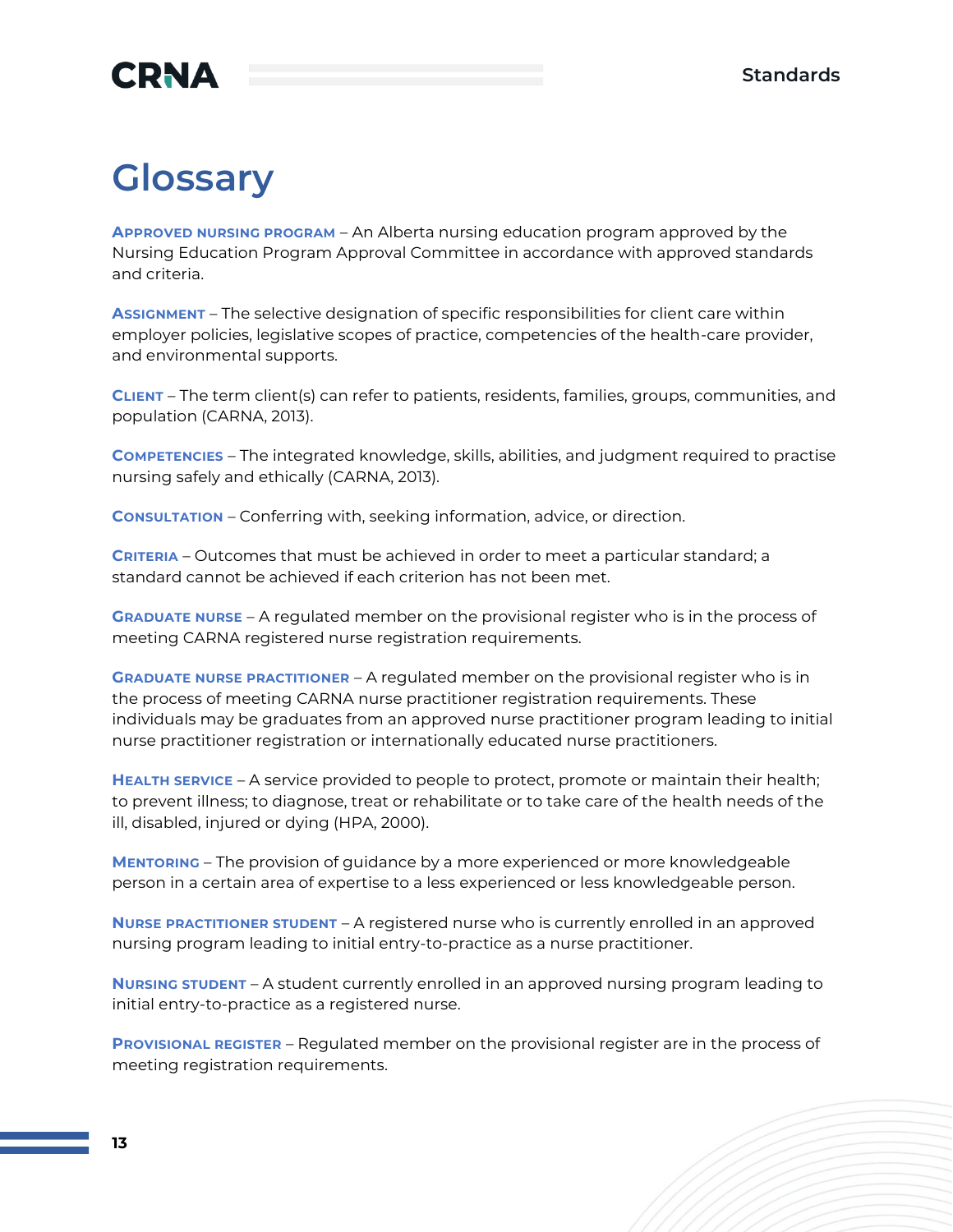



**QUALITY PRACTICE ENVIRONMENT** – An environment that supports professionalism when registered nurses have the autonomy to make decisions with their scope of practice; when registered nurses have a voice and influence practice and organizations; and when practice is based upon evidence (RNAO, 2007).

**REGULATED MEMBER** – a registered member of a regulated health profession authorized to perform certain restricted activities and governed by the standards of their College. In nursing education, the regulated member supervising a student in a program leading to initial entry to practice as a registered nurse, must be an RN or NP.

**RESTRICTED ACTIVITY** – High risk activities performed as part of providing a health service that requires specific competencies and skills to be carried out safely. Restricted activities are not linked to any particular health profession and a number of regulated health practitioners may perform a particular restricted activity. Restricted activities authorized for registered nurses are listed in the *Registered Nurses Profession Regulation* (2005).

**RESPONSIBILITY** – Obligation to provide for the needs of implied or explicit nursing care in accordance with professional and legal standards.

**STANDARD** – An authoritative statement that describes the required behavior of every nurse and is used to evaluate individual performance.

**SUPERVISION** – the consultation, guidance, and oversight by a regulated member in the practice setting. Supervision may be direct, indirect, or indirect remote.

**TYPE OF SUPERVISION** – Direct, indirect and indirect remote

- **Direct supervision** means the regulated member providing supervision must be present in the practice setting where care is being provided. This means they are at the side of the person being supervised.
- **Indirect supervision** means the regulated member providing supervision must be available for guidance, consultation, and oversight but is not required directly at the side of the person being supervised. This means they are readily available on the unit or in the same location where the care is being provided and must have the opportunity to observe the nursing practice as required. In community health settings, being readily available in the same location where the care is being provided means that the regulated member providing supervision is physically present in the practice setting (for example, at an influenza immunization clinic the RN or NP would be present in the same room where the nursing student or UNE would be immunizing clients).
- **Indirect remote supervision** means that the regulated member providing supervision must be available for consultation, guidance, and oversight, is not physically present where the care is being provided, and is able to be contacted through the use of technology. The regulated member providing supervision may be available in a nearby unit, within the building, or by phone, pager, or other information communication technology methods when the person being supervised needs support or guidance.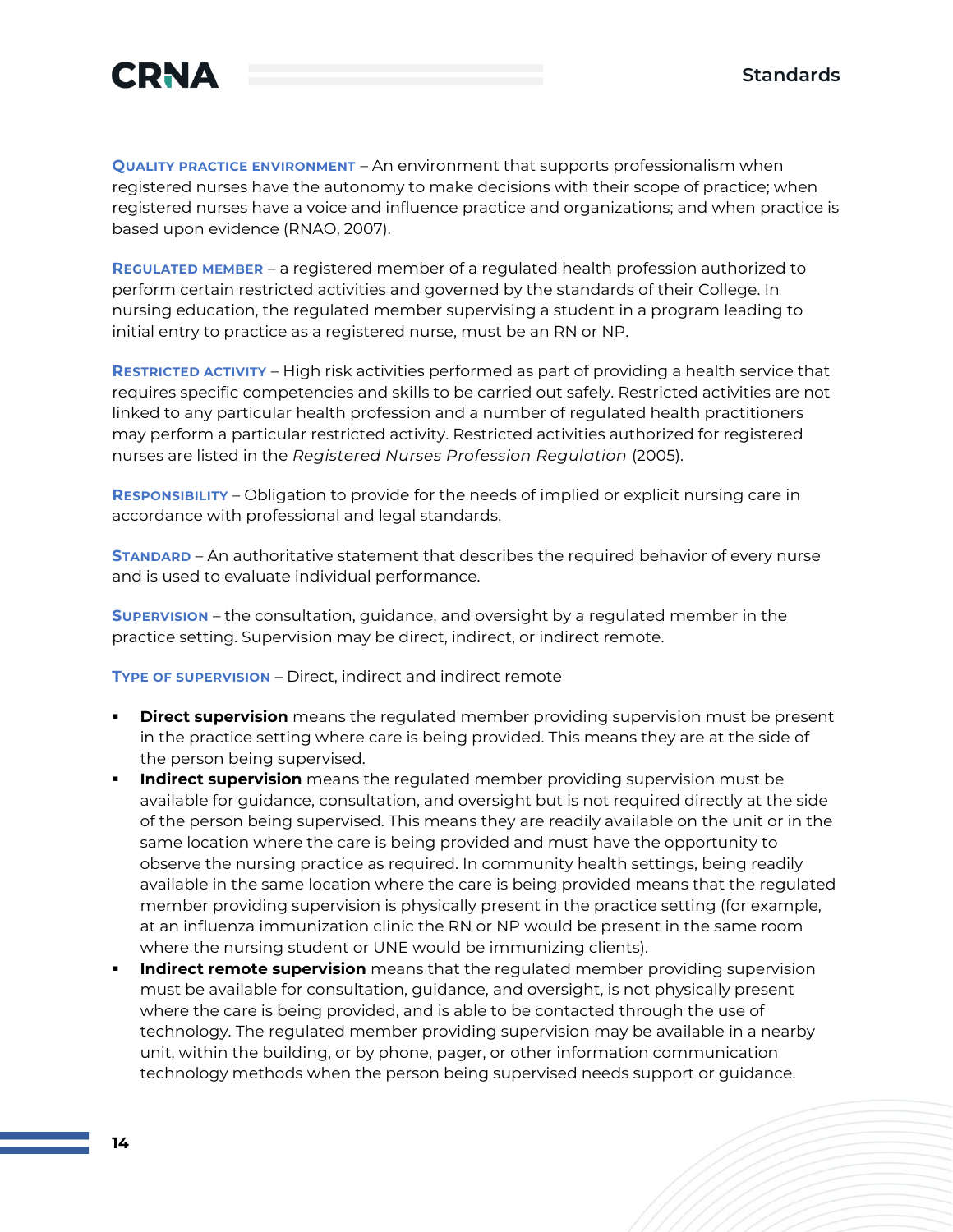



**UNDERGRADUATE NURSING EMPLOYEE** – A nursing student, who has the competencies attained in their approved nursing program, required for the role of undergraduate nursing employee (UNE) as outlined in the employer job description and has been employed to provide nursing care.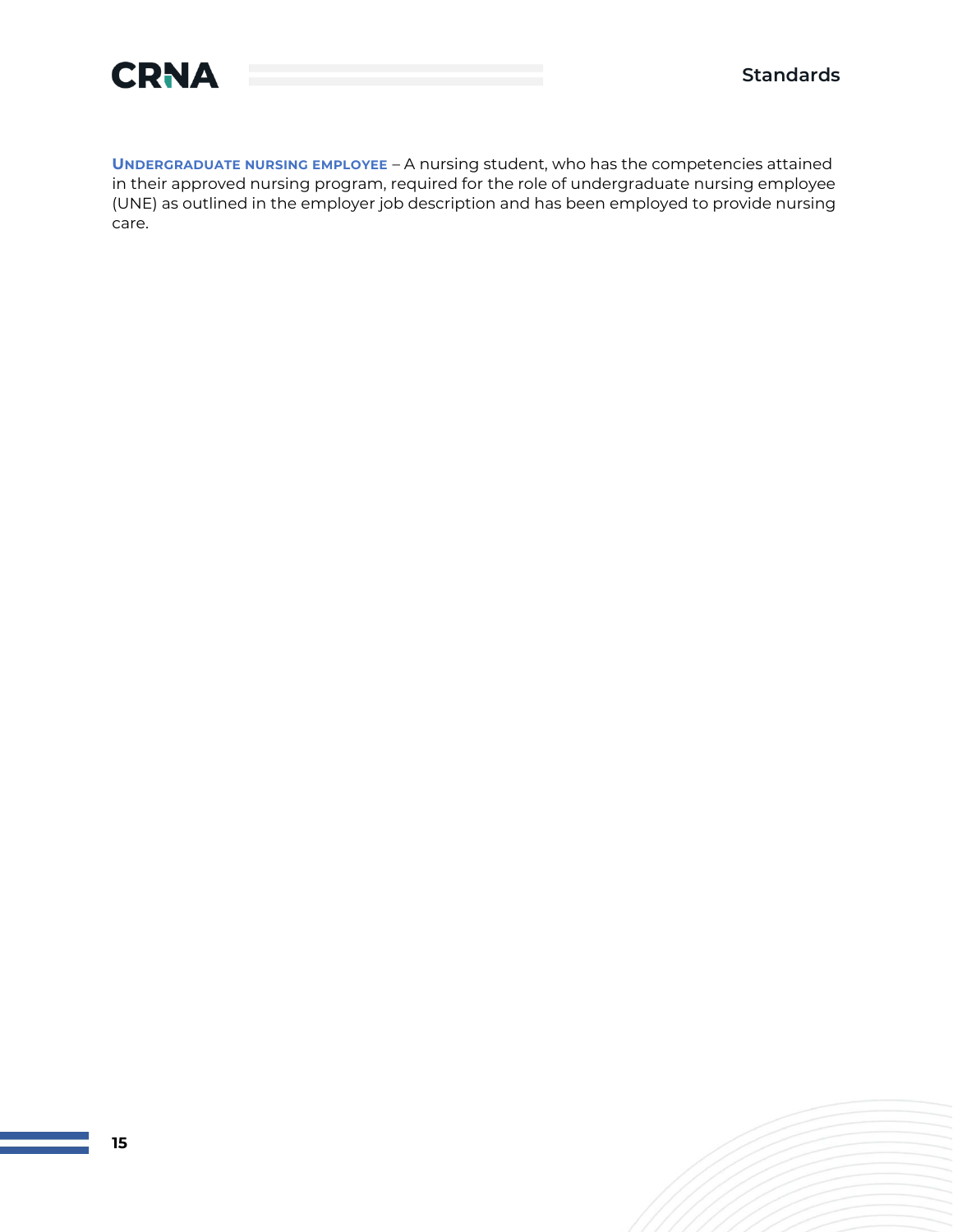

# <span id="page-16-0"></span>**References**

College and Association of Registered Nurses of Alberta. (2013). *Practice standards for regulated members*. Edmonton, AB: Author.

College and Association of Registered Nurses of Alberta. (2019). *Restricted activities standards.* Edmonton, AB: Author.

*Government Organization Act*, R.S.A. 2000, Sch. 7.1.

*Health Professions Act*, R.S.A. 2000, c. H-7.

Registered Nurses Association of Ontario. (2007). *Professionalism in nursing best practice guidelines*. Ottawa, ON: Author.

*Registered Nurses Profession Regulation*, Alta. Reg. 232/2005.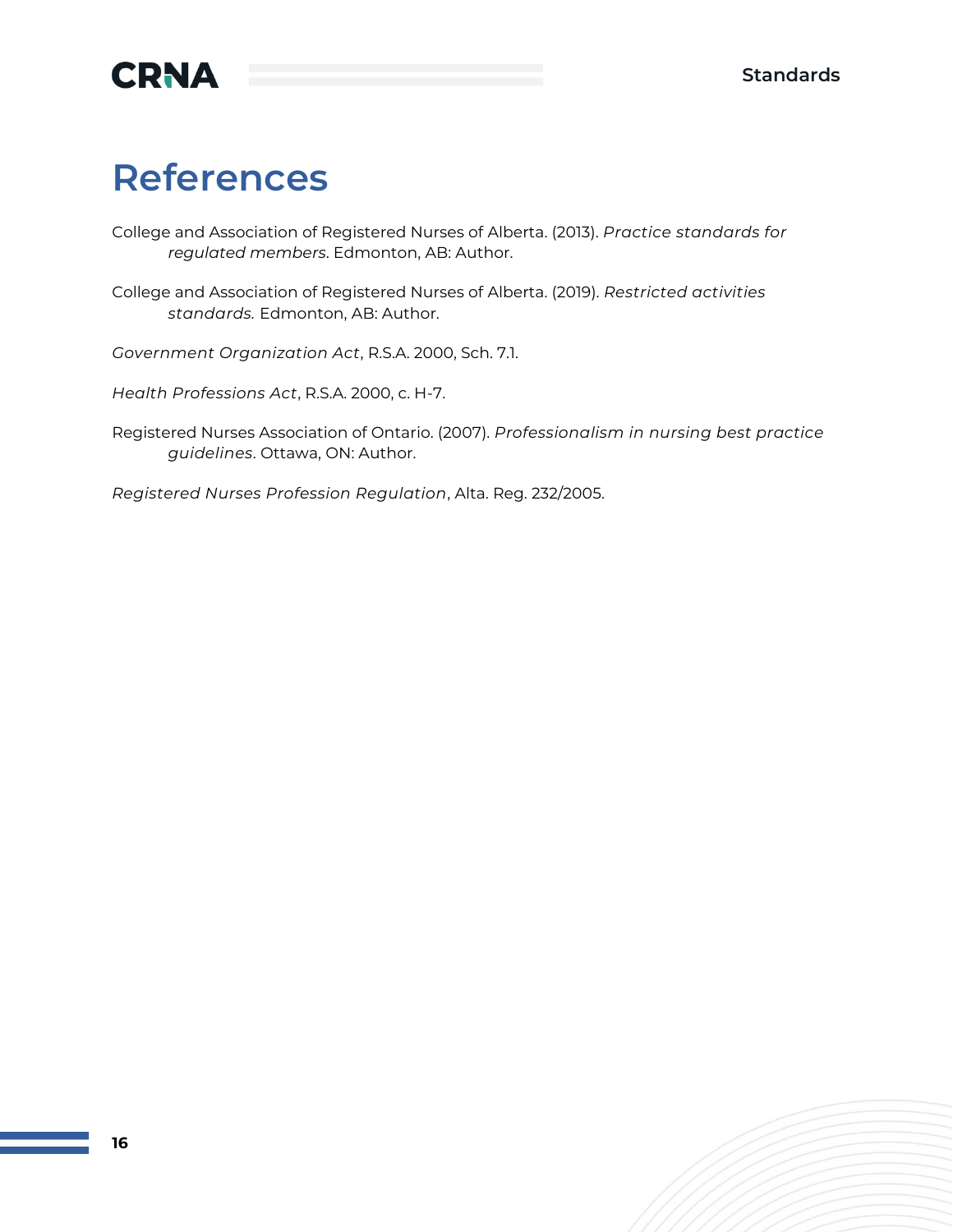# <span id="page-17-0"></span>**Appendix A: Restricted Activities Authorized for Regulated Members**

### **Registered Nurses Profession Regulation, Alta. Reg 232/2005**

The restricted activities that regulated members are authorized to perform are identified under section 15 of the *Registered Nurses Profession Regulation*:

#### Restrictions

- **14.1(1)** Despite sections 15 to 18, regulated members must restrict themselves in performing restricted activities to those activities that they are competent to perform and to those that are appropriate to their area of practice and the procedures being performed.
	- **(2)** A regulated member who performs a restricted activity must do so in accordance with the Standards of Practice.
	- **(3)** A regulated member or other person shall not supervise the performance of a restricted activity unless the registrant or person is authorized or permitted to perform the restricted activity without being supervised.
	- **(4)** A regulated member or other person who supervises the performance of a restricted activity under sections 15 to 18 must do so in accordance with the Standards of Practice.
- **15(1)** A regulated member registered on any register may, within the practice of registered nursing, perform the following restricted activities:
	- **(a)** to cut a body tissue, to administer anything by an invasive procedure on body tissue or to perform surgical or other invasive procedures on body tissue below the dermis or the mucous membrane;
	- **(b)** to insert or remove instruments, devices, fingers or hands
		- **(i)** beyond the cartilaginous portion of the ear canal,
		- **(ii)** beyond the point in the nasal passages where they normally narrow,
		- **(iii)** beyond the pharynx,
		- **(iv)** beyond the opening of the urethra,
		- **(v)** beyond the labia majora,
		- **(vi)** beyond the anal verge, or
		- **(vii)** into an artificial opening into the body;
	- **(c)** to insert into the ear canal under pressure, liquid, air or gas;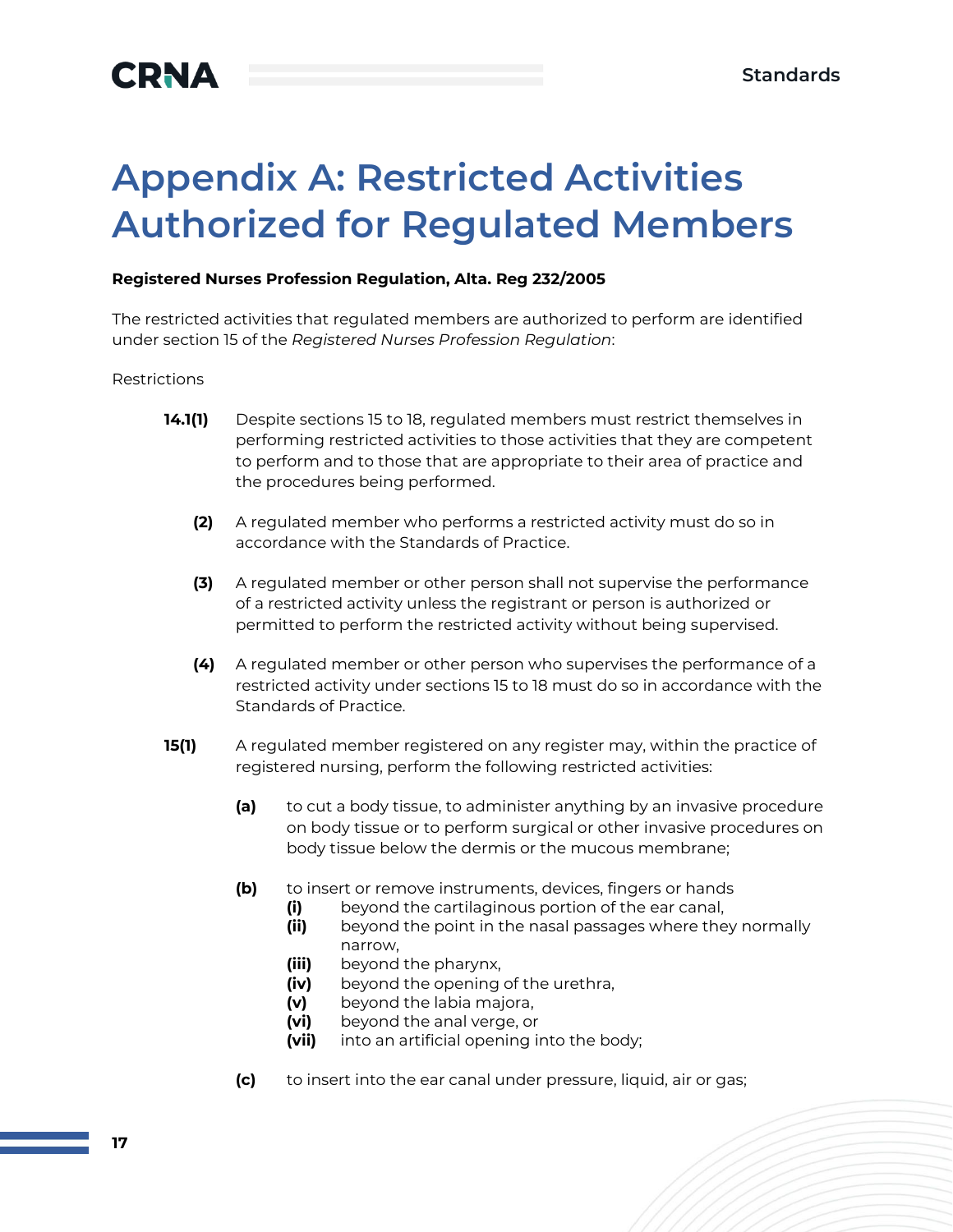

- **(d)** to reduce a dislocation of a joint;
- **(e)** subject to subsection (2), to compound or dispense a Schedule 1 drug or Schedule 2 drug;
- **(f)** to administer a vaccine or parenteral nutrition;
- **(g)** to compound or administer blood or blood products;
- **(h)** to administer diagnostic imaging contrast agents;
- **(i)** to administer radiopharmaceuticals, radiolabelled substances, radioactive gases or radioaerosols;
- **(j)** to prescribe or administer nitrous oxide, for the purposes of anaesthesia or sedation;
	- **(j.1)** to order or apply non-ionizing radiation in ultrasound imaging, other than the application of ultrasound to a fetus:
- **(k)** to perform a psychosocial intervention with an expectation of treating a substantial disorder of thought, mood, perception, orientation or memory that grossly impairs
	- **(i)** judgment,
	- **(ii)** behaviour,
	- **(iii)** capacity to recognize reality, or
	- **(iv)** ability to meet the ordinary demands of life;
- **(l)** to manage labour or deliver a baby.
- **(2)** Despite subsection (1)(e), a regulated member registered on any register performing the restricted activity described in subsection (1)(e) shall not distribute, trade or barter for money or valuable consideration, or keep for sale or offer for sale, a Schedule 1 drug or a Schedule 2 drug but may distribute or give away a Schedule 1 drug or a Schedule 2 drug without expectation or hope of compensation or reward.
	- **(2.1)** A regulated member registered on the registered nurse register may, within the practice of registered nursing perform the restricted activity of ordering any form of ionizing radiation in medical radiography.
	- **(2.2)** A regulated member registered on the registered nurse register who meets the requirements approved by the Council and who has been authorized to do so by the Registrar may, within the practice of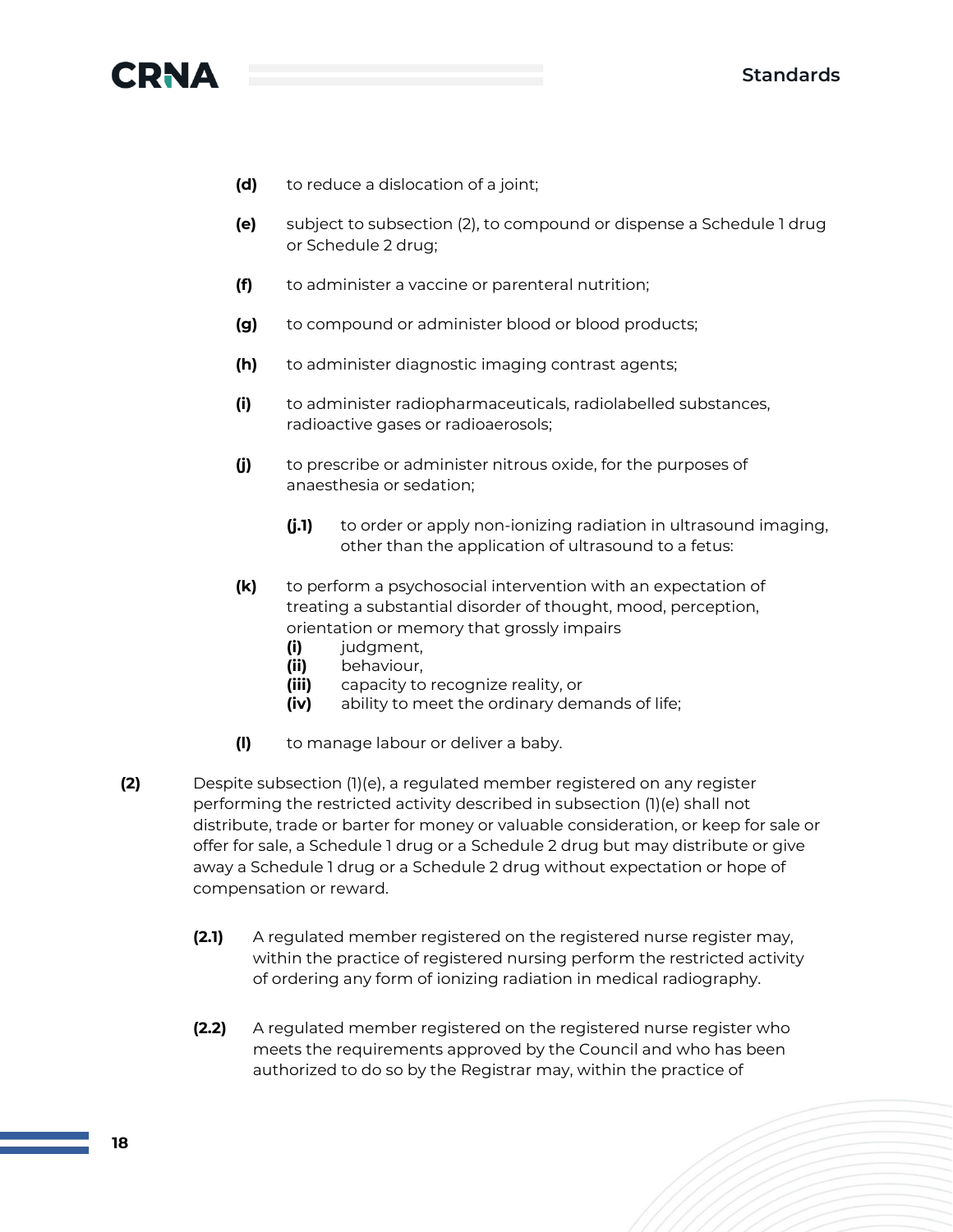

registered nursing, perform the restricted activity of prescribing a Schedule 1 drug.

- **(4)** A regulated member registered on the registered nurse register or on the certified graduate nurse register may, within the practice of registered nursing, perform the restricted activity of applying non-ionizing radiation in ultrasound imaging to a fetus, but only under the supervision of a person who provides health services and who is authorized by this Regulation or another regulation under the Act or by another enactment to apply ultrasound to a fetus.
- **(5)** A regulated member registered on the nurse practitioner register and a regulated member registered on the courtesy register as a nurse practitioner and a regulated member registered on the provisional register as a graduate nurse practitioner may perform the restricted activities listed in subsection (1) and the following additional restricted activities when practising as a nurse practitioner:
	- **(a)** to set or reset a fracture of a bone;
	- **(b)** to prescribe a Schedule 1 drug;
	- **(c)** to prescribe blood or blood products;
	- **(d)** to prescribe diagnostic imaging contrast agents;
	- **(e)** to prescribe radiopharmaceuticals, radiolabelled substances, radioactive gases and radioaerosols;
	- **(f)** to order or apply any form of ionizing radiation in medical radiography;
	- **(g)** to order any form of ionizing radiation in nuclear medicine;
	- **(h)** to order non-ionizing radiation in magnetic resonance imaging;
	- **(i)** to order or apply non-ionizing radiation in ultrasound imaging, including any application of ultrasound to a fetus.
- **(6)** In this section,
	- **(a)** Schedule 1 drug means a Schedule 1 drug within the meaning of Part 4 of the *Pharmacy and Drug Act*;
	- **(b)** Schedule 2 drug means a Schedule 2 drug within the meaning of Part 4 of the *Pharmacy and Drug Act*.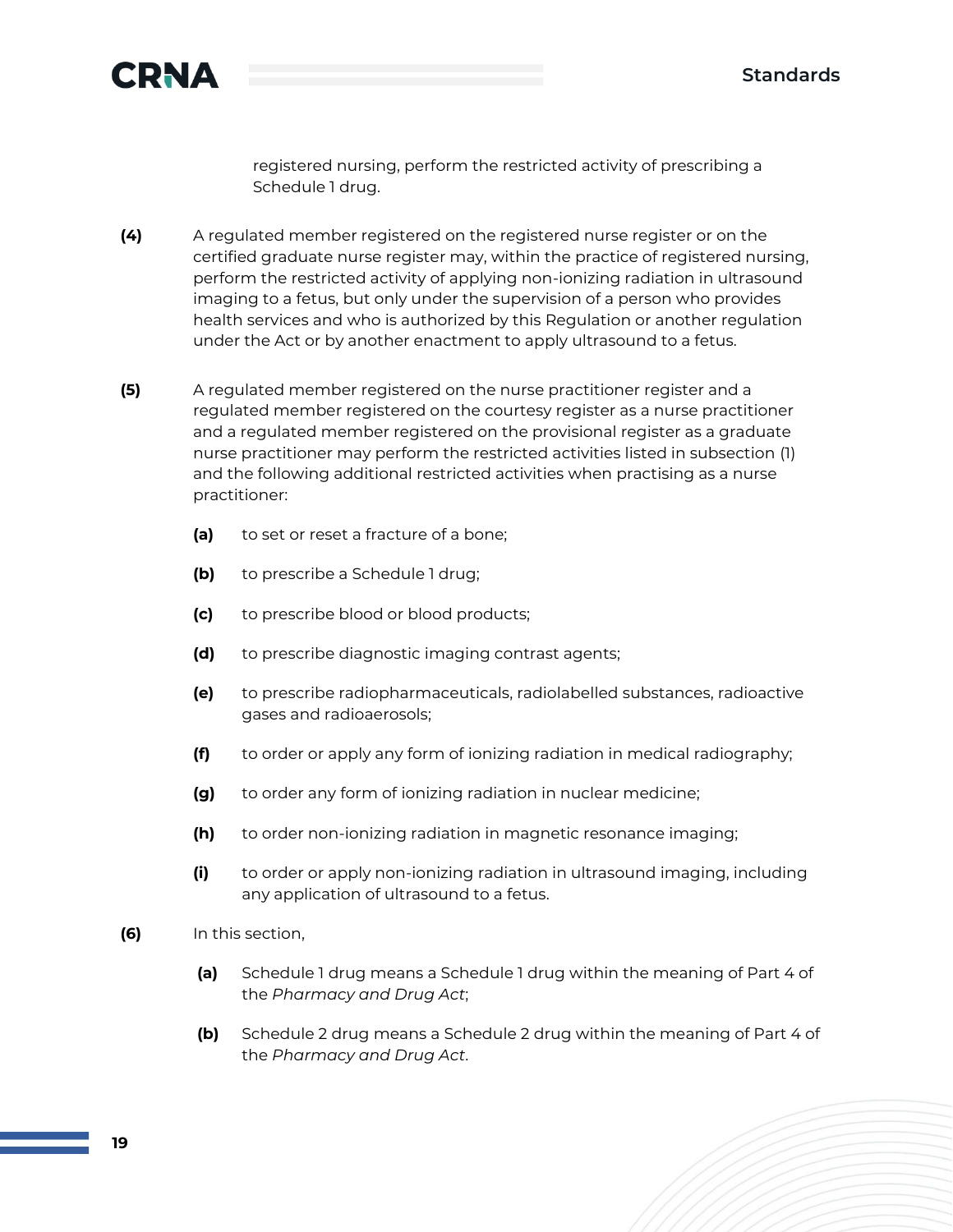# <span id="page-20-0"></span>**Appendix B: Regulations for Students Performing Restricted Activities**

### **Registered Nurses Profession Regulation, Alta. Reg. 232/2005.**

#### **Supervision of students**

- **17(1)** A student who
	- **(a)** is enrolled in an approved nursing program, and
	- **(b)** is participating in a clinical practicum in Alberta or is employed as an undergraduate nursing employee in Alberta

is permitted to perform the restricted activities set out in section 15(1) under the supervision of a regulated member who is authorized to perform those restricted activities and has consented to supervise the restricted activities.

- **(2)** A student who
	- **(a)** is enrolled in a nursing education program in a province or territory of Canada other than Alberta that is approved in that province or territory and that leads to initial entry to practise as a registered nurse, and
	- **(b)** is participating in a clinical practicum in Alberta or is employed as an undergraduate nursing employee in Alberta

is permitted to perform the restricted activities set out in section 15(1) under the supervision of a regulated member who is authorized to perform those restricted activities and has consented to supervise the restricted activities.

- **(3)** A student who
	- **(a)** is enrolled in a nursing education program in a jurisdiction outside Canada that is approved in that jurisdiction, and
	- **(b)** has been authorized by an educational institution in Alberta to participate in a clinical practicum of an approved nursing program in Alberta offered by the educational institution

is permitted to perform the restricted activities set out in section 15(1) under the supervision of a regulated member who is authorized to perform those restricted activities and has consented to supervise the restricted activities.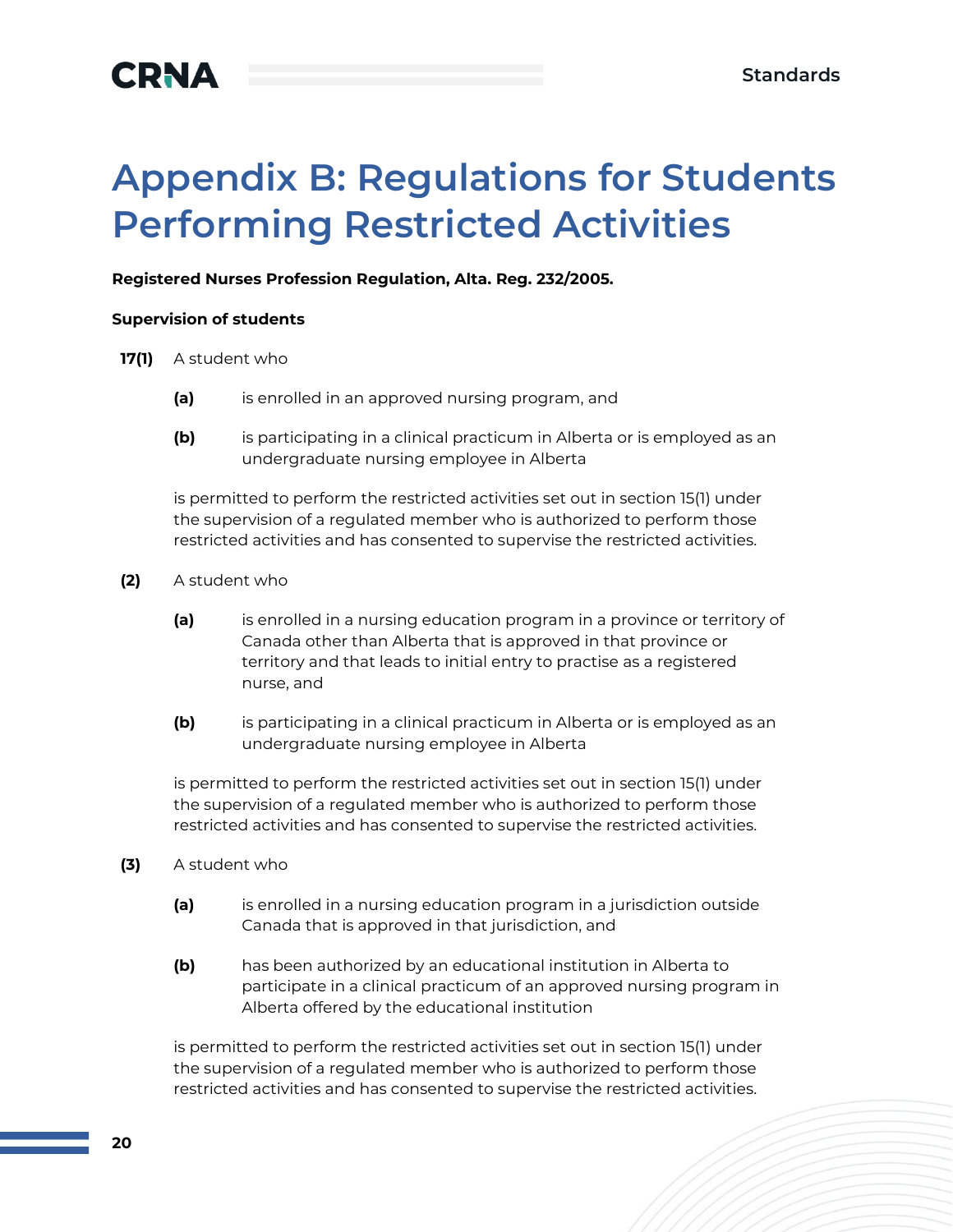

### **(4)** A regulated member who

- **(a)** is registered on the registered nurse register or registered as a registered nurse on the courtesy register, and
- **(b)** is enrolled in an approved nurse practitioner education program

is permitted to perform the restricted activities set out in section 15(5) under the supervision of a person who is authorized to perform those restricted activities and has consented to supervise the restricted activities.

- **(5)** A regulated member who
	- **(a)** is registered on the registered nurse register or registered as a registered nurse on the courtesy register, and
	- **(b)** Is enrolled in a nurse practitioner education program in a province or territory of Canada other than Alberta that is approved in that province or territory.

is permitted to perform the restricted activities set out in section 15(5) under the supervision of a person who is authorized to perform those restricted activities and has consented to supervise the restricted activities.

- **(6)** A regulated member who
	- **(a)** is registered on the registered nurse register or registered as a registered nurse on the courtesy register,
	- **(b)** Is enrolled in a nurse practitioner education program in a jurisdiction outside Canada that is approved in that jurisdiction, and
	- **(c)** meets any requirements established by the Council for the purposes of this section

is permitted to perform the restricted activities set out in section 15(5) under the supervision of a person who is authorized to perform those restricted activities and has consented to supervise the restricted activities.

- **(7)** A student who
	- **(a)** is enrolled in a health services program of studies, other than an approved nursing program or an approved nurse practitioner program, and

**21**